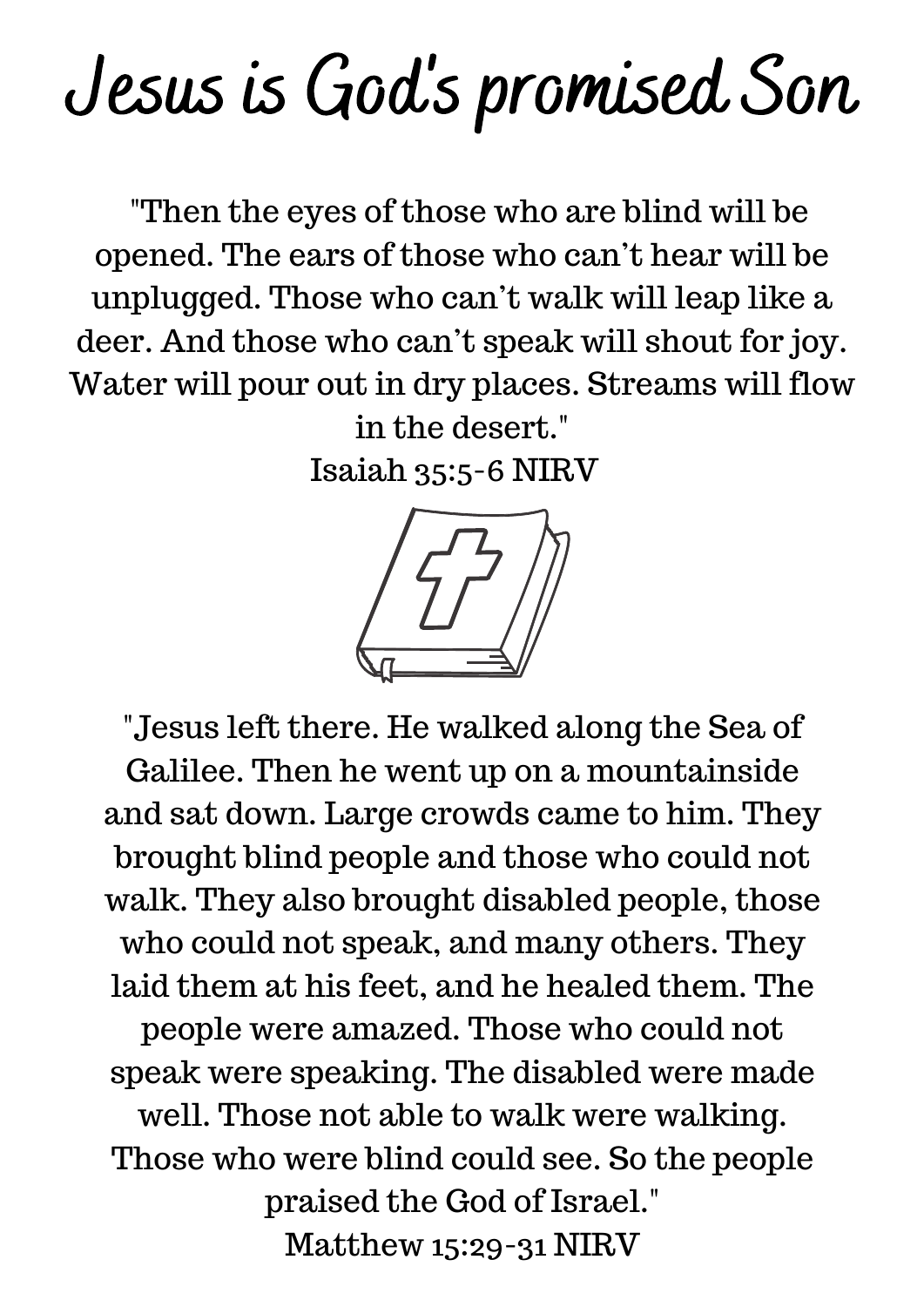"John's disciples told him about all these things. So he chose two of them. He sent them to the Lord. John told them to ask him, "Are you the one who is supposed to come? Or should we look for someone else?" The men came to Jesus. They said, "John the Baptist sent us to ask you, 'Are you the one who is supposed to come? Or should we look for someone else?' " At that time Jesus

healed many people. They had illnesses, sicknesses and evil spirits. He also gave sight to many who were blind. So Jesus replied to the messengers, "Go back to John. Tell him what you have seen and heard. Blind people receive sight. Disabled people walk. Those who have skin diseases are made 'clean.' Deaf people hear. Those who are dead are raised to life. And the good news is announced to those who are

> poor." Luke 7:18-22 NIRV